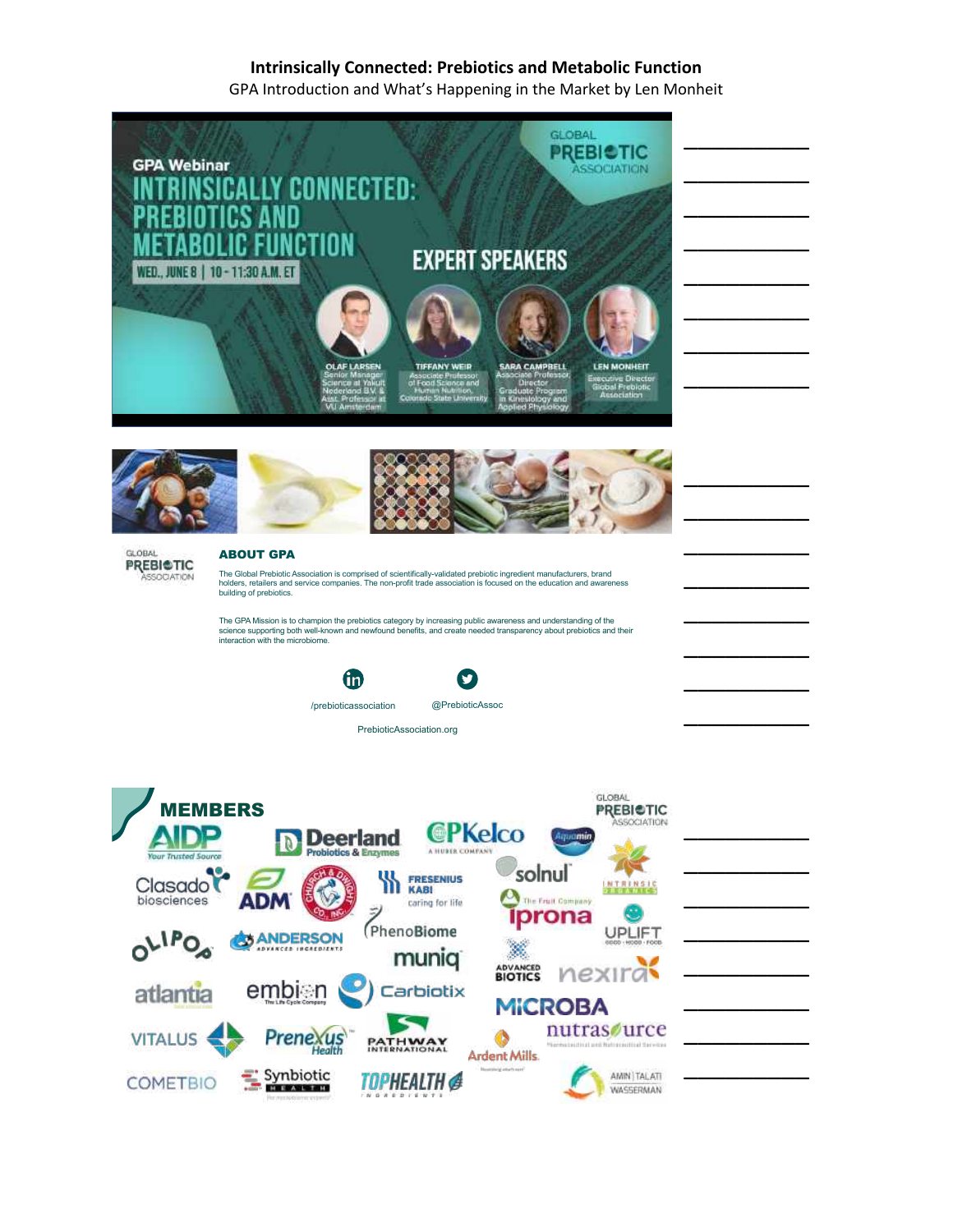GPA Introduction and What's Happening in the Market by Len Monheit



"A health or performance benefit that arises from alteration of the composition and/or activity of the microbiota, as a direct or indirect result of the utilization of a specific and well-defined product or ingredient by microorganisms."

 $\overline{\phantom{a}}$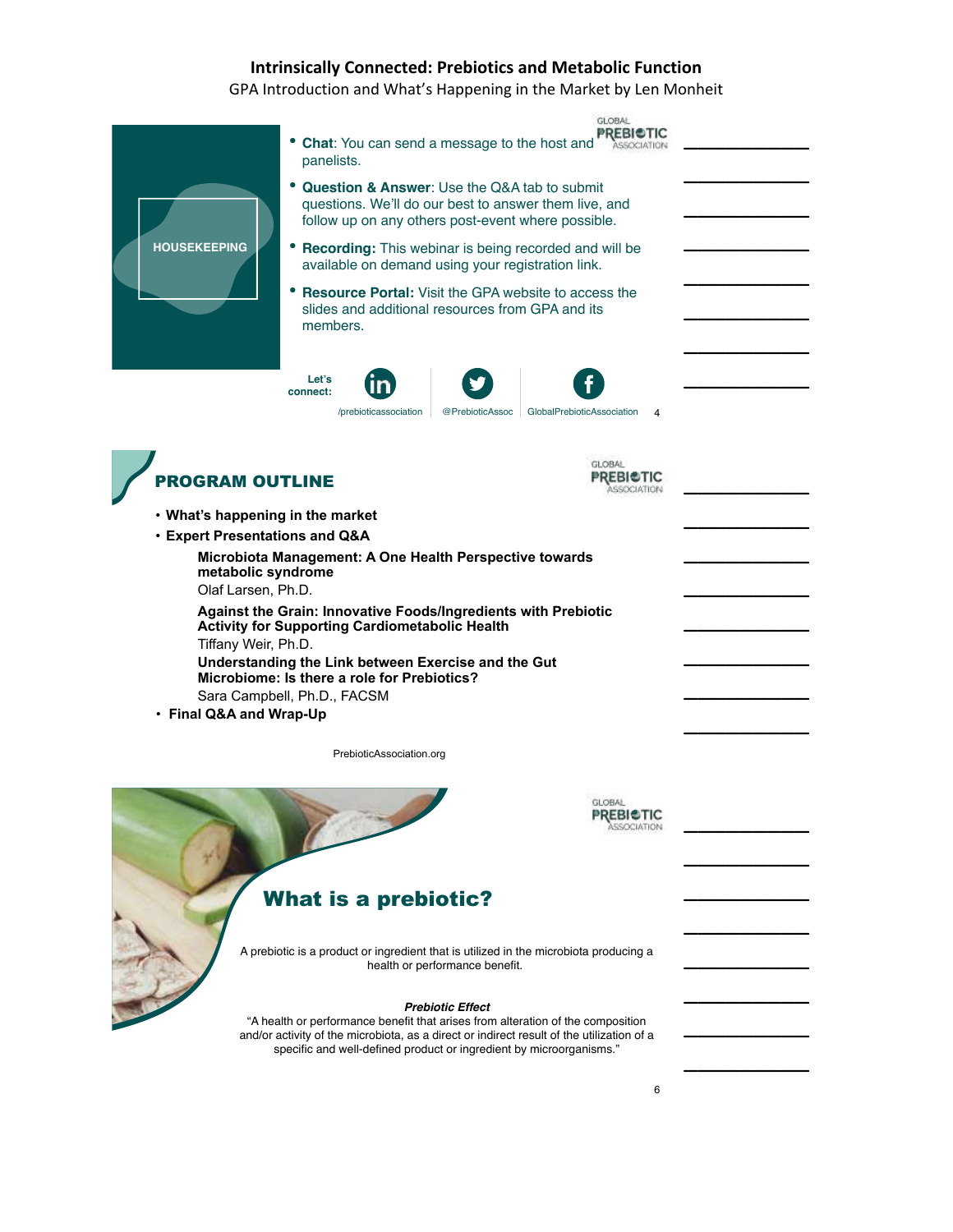GPA Introduction and What's Happening in the Market by Len Monheit



AND MEDIA IS COVERING THE TOPIC

GLOBAL **PREBICTIC** ASSOCIATION

 $\overline{\phantom{a}}$ 

 $\overline{\phantom{a}}$ 

 $\overline{\phantom{a}}$ 

 $\overline{\phantom{a}}$ 

 $\overline{\phantom{a}}$ 

 $\overline{\phantom{a}}$ 

 $\overline{\phantom{a}}$ 

 $\overline{\phantom{a}}$ 







Best Supplements for Your Gut, Says Phys

- Eat This Not That